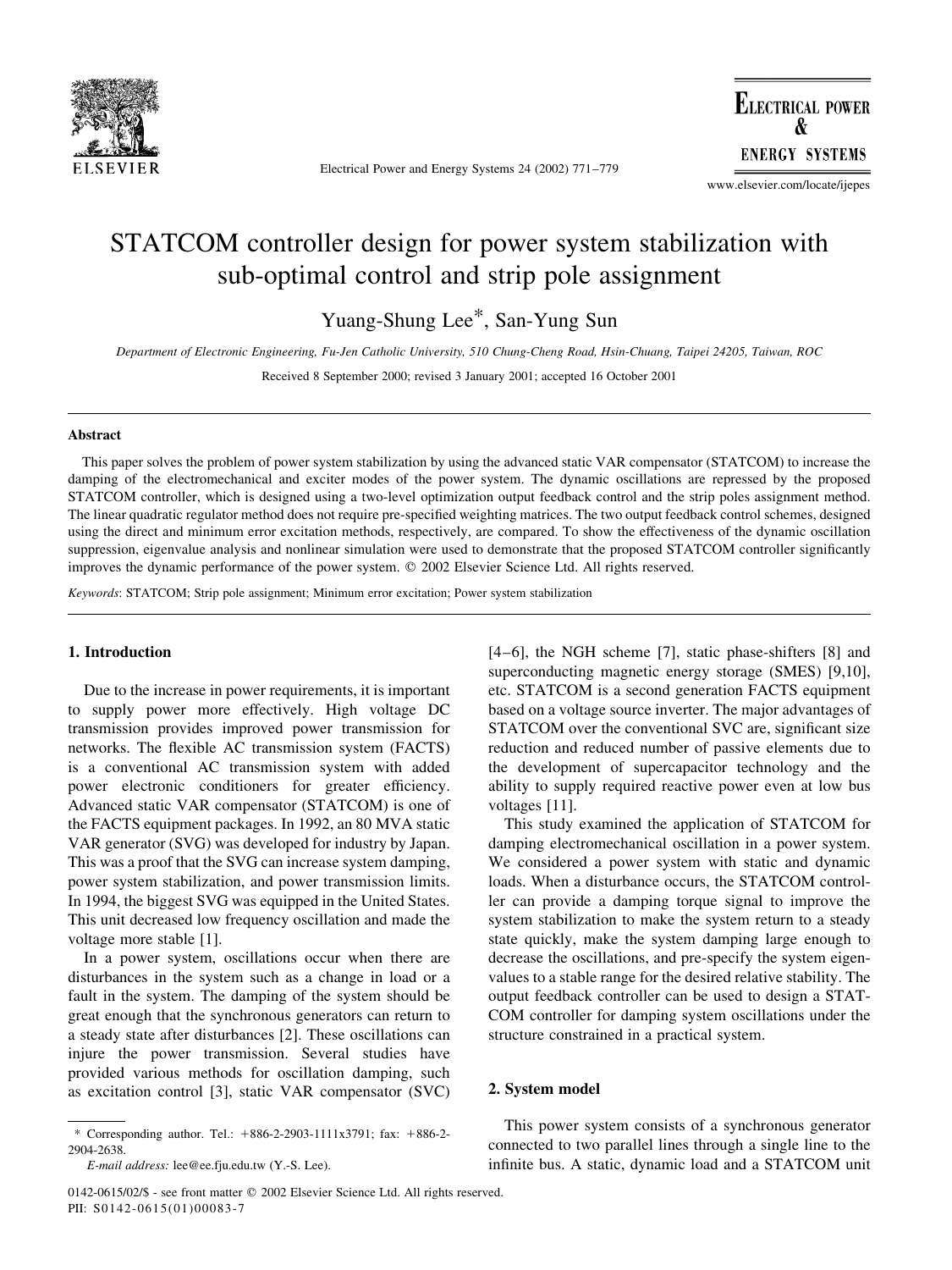

Fig. 1. System model.

are located at the load bus, as shown in Fig. 1. The dynamic generator equation can be described as a two-axis model [2], where the transient voltage equations are

$$
\dot{E}'_d = [-E'_d - (X_q - X'_d)I_q] / T'_{q0}
$$
\n(1)

$$
\dot{E}'_{\mathbf{q}} = [E_{\mathbf{FD}} - E'_{\mathbf{q}} + (X_{\mathbf{d}} - X'_{\mathbf{d}})I_{\mathbf{d}}]/T'_{\mathbf{d0}} \tag{2}
$$

The swing equations are

$$
\dot{\omega} = (P_{\rm m} - D_{\rm g}\omega - P_{\rm e})/M_{\rm g} \tag{3}
$$

$$
\dot{\delta} = \omega_{b}(\omega - 1) \tag{4}
$$

where  $P_e = E_d I_d + E_q I_q$  is the electromagnetic power of the generator.

The system excitation for the synchronous generator was selected as the IEEE Type-1 excitation system with a constant prime mover mechanical torque, and a s-domain block, as shown in Fig. 2 [12].

The static load is generally represented by voltage dependent nonlinear functions. The load equations which describe the active and reactive power are  $[13-15]$ 

$$
P_{\rm L} = c_{\rm p} V_{\rm A}^{n_{\rm p}} \qquad Q_{\rm L} = c_{\rm q} V_{\rm A}^{n_{\rm q}} \tag{5}
$$

where the weighted coefficient percentages  $c_p$  and  $c_q$ describe the amount of power. The exponents,  $n_p$  and  $n_q$ , identify the load characteristics and are usually determined using measured load mixed data for the load buses.

The dynamic load is constructed by a group of induction motors  $[15-17]$ . For stability study purposes, these motors



Fig. 2. Exciter.

can be combined into an equivalent one using the aggregation method [18]. A fifth-order dynamic model of the induction motor was used in this study to obtain a more detailed result. The dynamic equations are

$$
\frac{d}{dt}[I] = [L]^{-1}\{-[R][I] + [V]\}\tag{6}
$$

$$
\frac{d\omega_{\rm r}}{dt} = (T_{\rm me} - T_{\rm mm})/2H_{\rm m} \tag{7}
$$

where

$$
[I] = [I_{qsm} \ I_{dsm} \ I_{qrm} \ I_{qrm} \ I_{drm} \ ]^{T}
$$
  
\n
$$
[V] = [V_{qA} \ V_{dA} \ 0 \ 0]^T
$$
  
\n
$$
[L] = \begin{bmatrix} L_{SS} \ 0 \ L_{M} \ 0 \end{bmatrix} \ I_{m} \ I_{m}
$$
  
\n
$$
[L] = \begin{bmatrix} L_{SS} \ 0 \ L_{M} \ 0 \end{bmatrix} \ I_{m} \ 0 \ I_{m}
$$
  
\n
$$
[L] = \begin{bmatrix} R_{S} \ -\omega L_{SS} \ 0 \ L_{m} \ 0 \end{bmatrix} \ I_{m}
$$
  
\n
$$
[R] = \begin{bmatrix} R_{S} \ -\omega L_{SS} \ R_{S} \ \omega L_{M} \ 0 \ -(\omega - \omega_{r})L_{M} \ R_{r} \ -(\omega - \omega_{r})L_{m} \end{bmatrix}
$$

$$
T_{\rm me} = L_{\rm M}(I_{\rm dsm}I_{\rm qrm} - I_{\rm drm}I_{\rm qsm})
$$

The STATCOM unit configuration, as shown in Fig. 3, contains a  $Y - \Delta/Y - Y$  connected transformer, a 12-pulse cascaded bridge type converter/inverter, and a capacitor bank parallel with the leakage resistance. The forcedcommutated GTO converter/inverter controls the firing angles  $\theta_s$  of the cascaded converter/inverter and provides the STATCOM with the ability to control the reactive power flow in the three-phase AC bus.

The STATCOM mathematical model can be written with



Fig. 3. Schematic configuration of STATCOM unit.